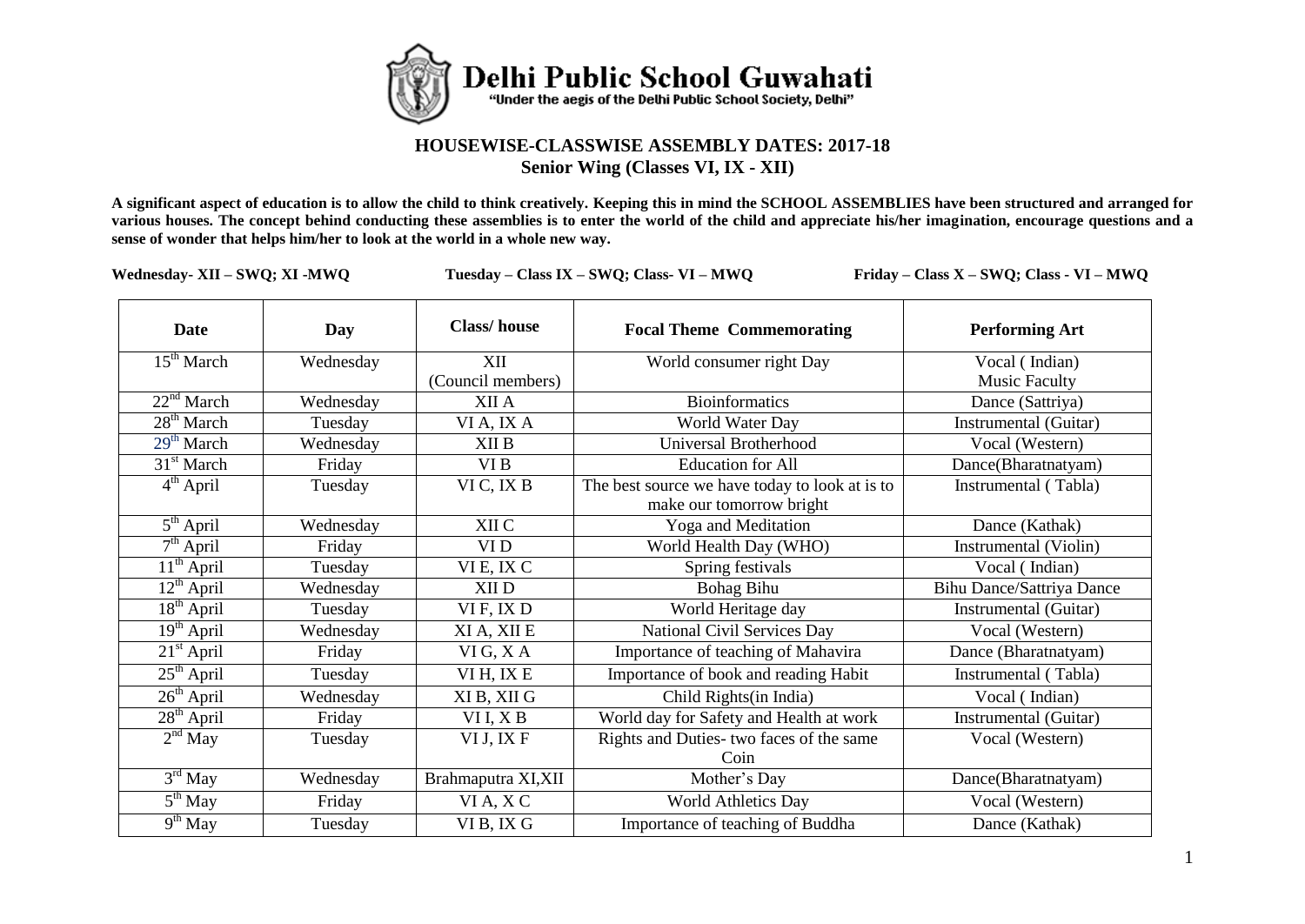| $12^{th}$ May              | Friday    | VI C, X D              | <b>International Family Day</b>                                 | Instrumental (Tabla)          |
|----------------------------|-----------|------------------------|-----------------------------------------------------------------|-------------------------------|
| $16^{th}$ May              | Tuesday   | VID, IXH               | Internet is so big, so powerful and pointless                   | Instrumental (Violin)         |
|                            |           |                        | that for some people it is a complete<br>substitute of life     |                               |
| $17th$ May                 | Wednesday | XI C, XII H            | World Telecommunication Day                                     | Instrumental(Keyboard)        |
| $19th$ May                 | Friday    | VIE, XE                | Forensic Chemistry                                              | Instrumental (Violin)         |
| $23^{\text{rd}}$ May       | Tuesday   | VIF, IXI               | <b>International Biodiversity Day</b>                           | Sattriya Dance                |
| $24^{th}$ May              | Wednesday | Cauvery XI, XII        | Commonwealth Day                                                | Vocal (Indian)                |
| $26th$ May                 | Friday    | Ganges VI, X           | Global Warming                                                  | Instrumental (Guitar)         |
| $30th$ May                 | Tuesday   | Narmada VI, IX         | Contribution of Nobel laurite Rabindranath                      | Vocal (Rabindra Sangeet)      |
|                            |           |                        | Tagore                                                          |                               |
| 31 <sup>st</sup> May       | Wednesday | Brahmaputra XI,XII     | World No Tobacco Day                                            | Dance (Kathak)                |
| $2nd$ June                 | Friday    | $\overline{VI}$ G, X F | International Day of Innocent children<br>Victims of Aggression | Vocal (Western)               |
| $6th$ June                 | Tuesday   | Cauvery VI, IX         | World Environment Day                                           | Instrumental(Keyboard)        |
| $7th$ June                 | Wednesday | Ganges XI, XII         | World Brain Tumor Day                                           | Instrumental (Tabla)          |
| $9th$ June                 | Friday    | VIH, XG                | World Day against Child Labour                                  | Dance(Bharatnatyam)           |
| $23rd$ June                | Friday    | VI I, XH               | <b>International Olympic Day</b>                                | Instrumental (Violin)         |
| $26th$ July                | Wednesday | XI D, XII A            | Kargil Victory Day or Vijay Diwas                               | Vocal (Indian)                |
| $28th$ July                |           |                        |                                                                 |                               |
|                            | Friday    | VI J, X I              | World Nature Conservation day                                   | Dance(Sattriya)               |
| $1st$ August               | Tuesday   | VI A, IX J             | Coping with Peer Pressure                                       | Instrumental(Keyboard)        |
| $2nd$ August               | Wednesday | Narmada XI, XII        | <b>Forensic Sciences</b>                                        | Vocal (Western)               |
| $4th$ August               | Friday    | VIB, XJ                | Anti Nuclear Day                                                | Instrumental (Tabla)          |
| $8th$ August               | Tuesday   | VIC, IX K              | Nature always tends to act in the simplest<br>way               | Instrumental (Violin)         |
| $9th$ August               | Wednesday | Brahmaputra XI,XII     | Quit India Movement Day                                         | Instrumental(Keyboard)        |
| $11^{th}$ August           | Friday    | VID, XA                | <b>International Youth Day</b>                                  | Instrumental (Violin)         |
| $16th$ August              | Wednesday | Cauvery XI, XII        | <b>Independence Day</b>                                         | Vocal (Indian)Patriotic songs |
|                            |           |                        |                                                                 | Hindi /Assamese               |
| $\overline{18^{th}$ August | Friday    | VI E, X B              | World Humanitarian Day                                          | Instrumental (Guitar)         |
| $22nd$ August              | Tuesday   | VIF, IX A              | Quit India movement                                             | Vocal (Indian)                |
| $23th$ August              | Wednesday | Ganges XI, XII         | Sadbhavna Diwas                                                 | Dance(Sattriya)               |
| $25th$ August              | Friday    | VIG, XC                | Freedom Fighters of Assam                                       | Vocal (Western)               |
| $29th$ August              | Tuesday   | V1H, IXB               | National Sports Day                                             | Instrumental (Tabla)          |
| $30st$ August              | Wednesday | XI E, XII B            | Friendship- a million little things                             | Instrumental(Keyboard)        |
| $1st$ September            | Friday    | VI I, X D              | Our Rich Cultural Heritage                                      | Instrumental (Violin)         |
| $6th$ September            | Wednesday | XI G, XII C            | <b>Indian Musical Maestro</b>                                   | Vocal (Indian)                |
| $8th$ September            | Friday    | VI J, X E              | Birth anniversary of Bhupen Hazarika                            | Instrumental (Guitar)         |
| $12th$ September           | Tuesday   | VI A, IX C             | Technology contribute to great juvenile                         | Instrumental (Tabla)          |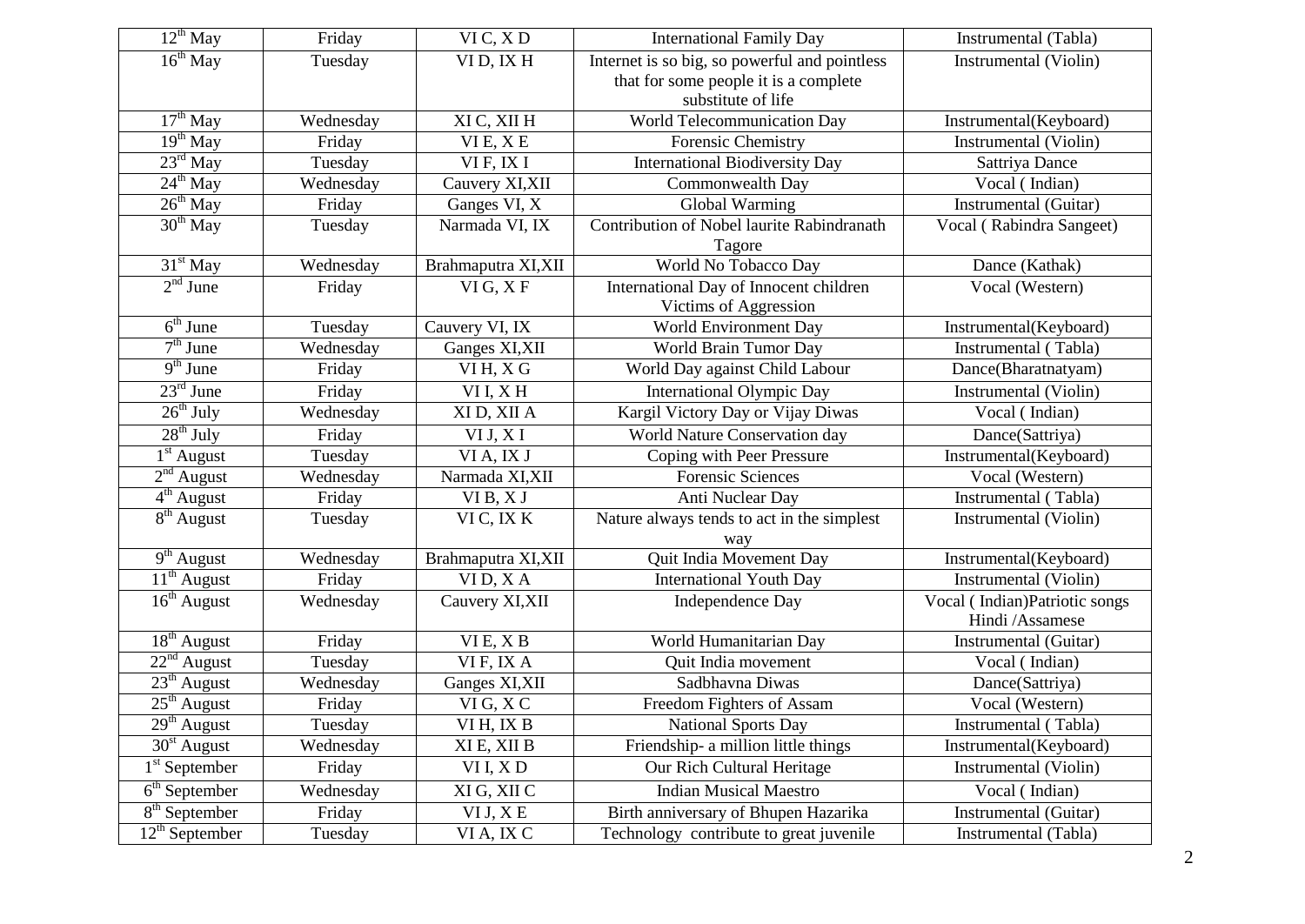|                              |           |                    | crime rate                                  |                        |
|------------------------------|-----------|--------------------|---------------------------------------------|------------------------|
| $13th$ September             | Wednesday | XI H, XII D        | World First Aid Day                         | Dance(Bharatnatyam)    |
| $15th$ September             | Friday    | Brahmaputra VI, X  | World Ozone Day                             | Vocal (Western)        |
| $19th$ September             | Tuesday   | Cauvery VI, IX     | Noble laureates of the world                | Instrumental (Tabla)   |
| $20th$ September             | Wednesday | XI A, XII E        | World Alzheimer's Day                       | Instrumental(Keyboard) |
| $22nd$ September             | Friday    | Narmada VI, X      | <b>International Day of Peace</b>           | Instrumental (Violin)  |
| $\overline{10^{th}}$ October | Tuesday   | VI B, IX D         | World Mental Health Day                     | Vocal (Indian)         |
| $11th$ October               | Wednesday | XI B, XII G        | International Girl Child Day                | Instrumental (Guitar)  |
| $13th$ October               | Friday    | VIC, XF            | <b>World Calamity Control Day</b>           | Dance(Kathak)          |
| $17th$ October               | Tuesday   | VID, IXE           | World Food Day                              | Vocal (Western)        |
| $20th$ October               | Friday    | VI E, X G          | National Solidarity Day                     | Instrumental (Tabla)   |
| $24th$ October               | Tuesday   | VIF, IXF           | <b>United Nation Day</b>                    | Vocal (Western)        |
| $25th$ October               | Wednesday | XI C, XII H        | Vedic mathematics-Its importance and        | Instrumental (Violin)  |
|                              |           |                    | relevance in modern Mathematics.            |                        |
| $27th$ October               | Friday    | VI G, XH           | Pollution, A Man Made Hazard                | Vocal (Indian)         |
| $31st$ October               | Tuesday   | VI H, IX G         | <b>National Integration Day</b>             | Instrumental (Guitar)  |
| $1st$ November               | Wednesday | XI D, XII A        | Joy of music                                | Instrumental&Vocal     |
| 3 <sup>rd</sup> November     | Friday    | VI I, X I          | Guru Nanak Jayanti                          | Vocal (Indian)         |
| $7th$ November               | Tuesday   | VI J, IX H         | World Cancer Awareness Day                  | Instrumental (Guitar)  |
| 8 <sup>th</sup> November     | Wednesday | XI E, XII B        | The pursuit of perfection                   | Vocal (Indian)         |
| $10th$ November              | Friday    | VIA, XJ            | Legal services day                          | Dance (Kathak)         |
| $15th$ November              | Wednesday | Ganges XI, XII     | <b>World Diabetes Day</b>                   | Instrumental(Keyboard) |
| $17th$ November              | Friday    | VIB, XA            | National Journalism Day                     | Instrumental (Tabla)   |
| $21st$ November              | Tuesday   | VIC, IX I          | Care for Flora And Fauna                    | Dance(Bharatnatyam)    |
| $22nd$ November              | Wednesday | Narmada XI, XII    | <b>Veterans</b> Day                         | Vocal (Western)        |
| $24th$ November              | Friday    | VI D, X B          | Duties and Rights of a consumer             | Instrumental (Tabla)   |
| 28 <sup>th</sup> November    | Tuesday   | VI E, IX J         | Unity and Harmony                           | Instrumental (Violin)  |
| $29th$ November              | Wednesday | XI G, XII C        | Thanks giving Day                           | Instrumental(Keyboard) |
| $1st$ December               | Friday    | VIF, XC            | World Aids day                              | Instrumental (Violin)  |
| $5th$ December               | Tuesday   | VIG, IXK           | Facebook addiction disorder                 | Vocal (Indian)         |
| $6th$ December               | Wednesday | XI H, XII D        | Navy day; Nausena Bharti - Career in Indian | Instrumental (Guitar)  |
|                              |           |                    | Navy                                        |                        |
| $8th$ December               | Friday    | VIH, XD            | International civil aviation day            | Dance(Bharatnatyam)    |
| $12th$ December              | Tuesday   | Brahmaputra VI, IX | International Day against corruption        | Vocal (Western)        |
| $13th$ December              | Wednesday | Cauvery XI, XII    | Human Right Day                             | Instrumental (Tabla)   |
| $15th$ December              | Friday    | Ganges VI, X       | International Energy conservation day       | Instrumental(Keyboard) |
| $19th$ December              | Tuesday   | Narmada VI, IX     | Where there is will there is way            | Instrumental (Violin)  |
| $20th$ December              | Wednesday | Brahmaputra XI,XII | Values and Belief System                    | Instrumental (Guitar)  |
| $22nd$ December              | Friday    | VI I, X E          | <b>Importance Of Christmas</b>              | Vocal (Indian)         |
| $3rd$ January' 18            | Wednesday | XI A, XII E        | Be the change you want to see in others     | Dance (Kathak)         |